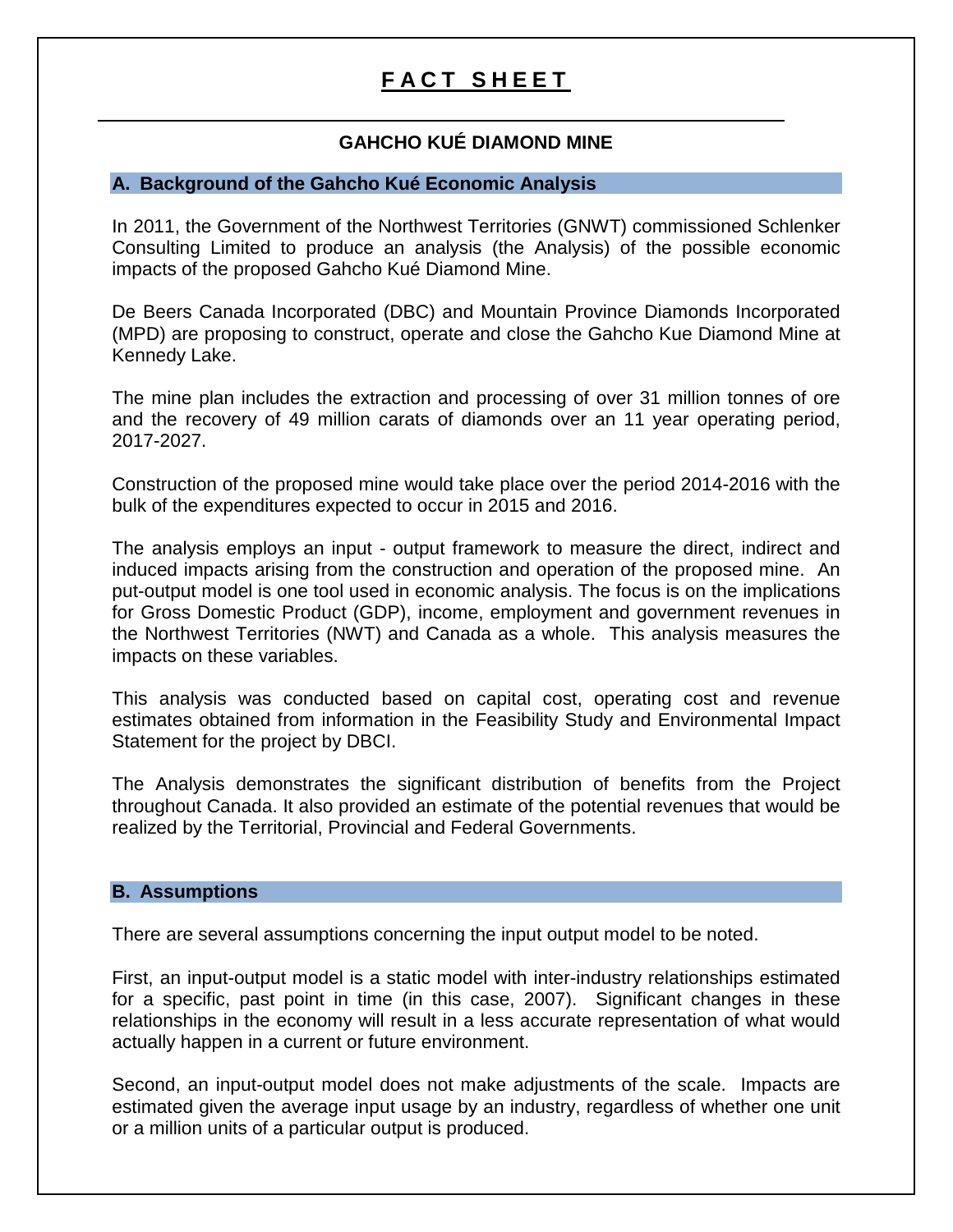Third, input-output models do not reflect limitations of capital and labour; it is assumed that no significant inflationary pressure would be created by a project.

Finally**,** an impact analysis deals purely with economic impacts and is not to be used to evaluate the efficiency or overall return associated with that project or policy. No attempt has been made to evaluate the efficiency of the Gahcho Kué project.

#### **C. Findings**

#### *Findings*

## *Northwest Territories*

The total GDP impacts for NWT associated with construction would be about \$150 million and 760 jobs would be created for NWT residents. About 85% of those jobs would be generated in the main construction years of 2015 and 2016 creating about 325 jobs per year. This would account for a 1.5% increase in overall NWT employment.

The overall GDP impact for the NWT associated with operations is expected to be \$3.2 billion over the 11 year operating phase. This amounts to approximately \$290 million annually or about 6-7% of annual GDP levels in the territories over recent years.

Territorial government revenue impacts would also be sizable in comparison to recent values. The \$27 million annual increase estimate to GNWT revenue is equivalent to a 13% increase of taxation revenue in the NWT.

## *Canada:*

In total, construction and operation would generate over a \$4.2 billion in GDP and \$1.1 billion in labour income for all of Canada.

Over the operating phase almost 14,000 person years of employment would be generated by the project in Canada, or close to 1300 jobs annually.

It is assumed that all of the mining royalties (roughly \$250 million) generated by the project would go to the Federal Government.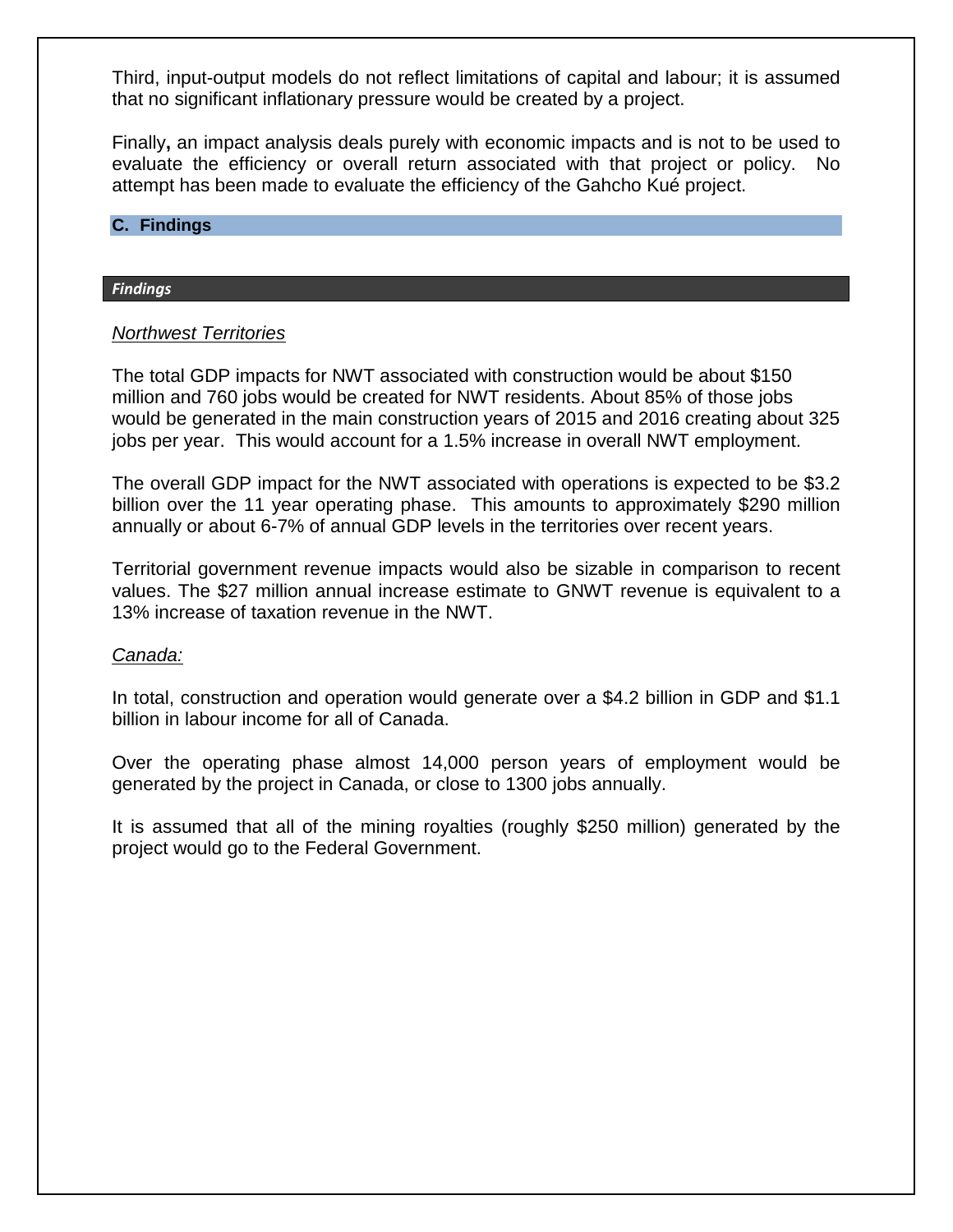#### *The Gahcho Kué Diamond Mine – Continuing with the NWT Diamond Legacy*

The Government of the NWT supports sustainable resource development with the provision that benefits will flow to NWT residents and businesses.

While it is recognized that there can be fluctuation in diamond prices and demand, this scenario is based on information known today. Under this scenario including the construction and operating phase the following impacts and benefits should be realized:

# *NWT*

- Employment: 4584 person-years
- Labour income: \$452 million
- Contributions of the Project to the NWT economy (i.e., GDP): \$318 billion
- Revenues to the GNWT of (income tax and property taxes): \$102 million (after taking into account the reduction in Transfer of Formula Financing from Canada).

## *Canada*

- Employment of (all of Canada): 18,228 person-years
- Labour Income: \$1,426 billion
- Contributions of the Project to the Canadian economy (i.e., GDP): \$4.745 billion
- Total Government revenues (includes Territorial/Provincial Government Revenue and Federal Government Revenue) generated would be \$1.368 billion
- Estimated Total Royalties Collected: \$250 million